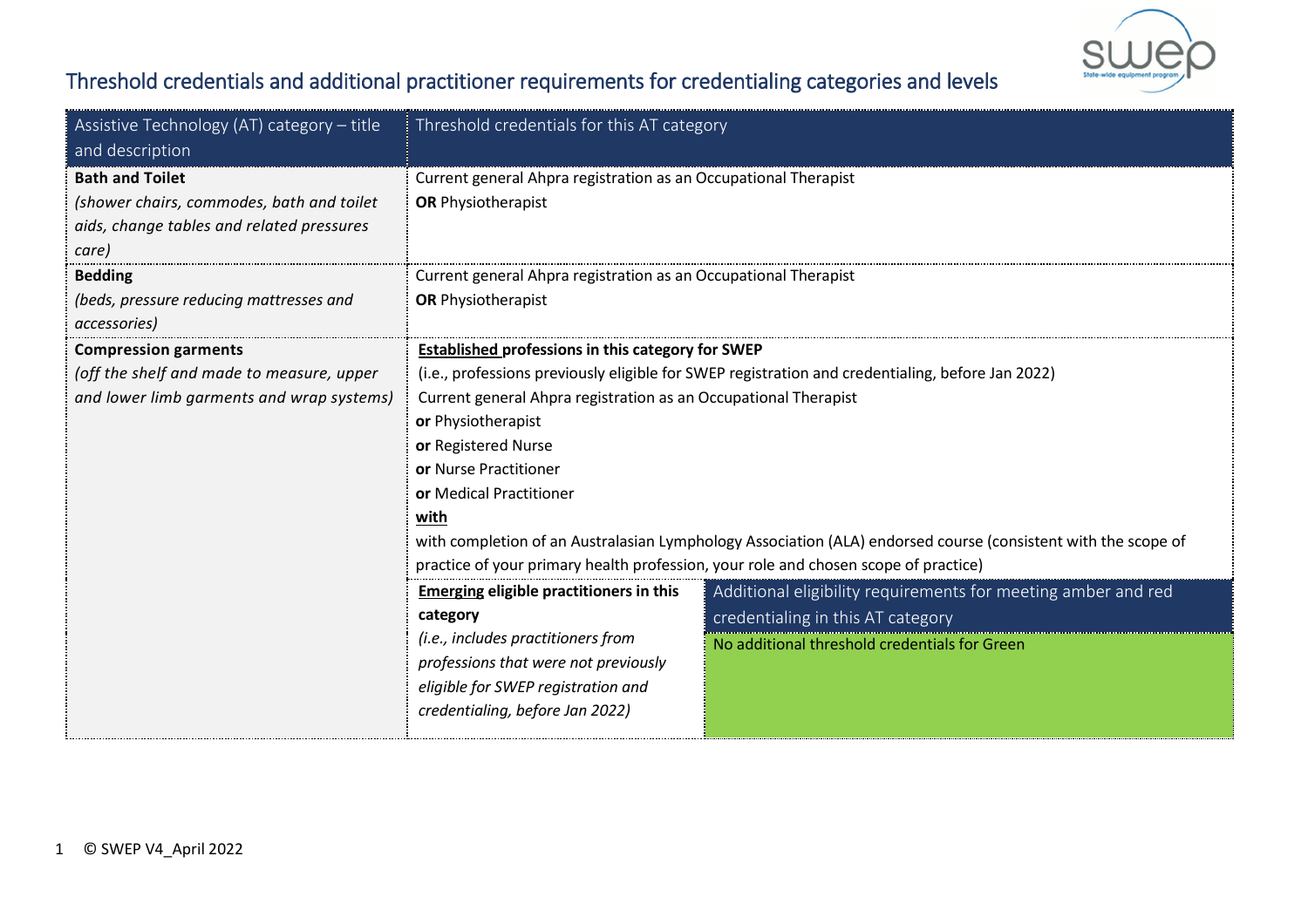| Assistive Technology (AT) category - title    | Threshold credentials for this AT category                                                                                                                                                                                                                                                                                                                                                                                                |                                                                                                                                                                                                                                                                                                                                                                                                                                                                                                                                                                                                                                                                                                                                                                                                          |
|-----------------------------------------------|-------------------------------------------------------------------------------------------------------------------------------------------------------------------------------------------------------------------------------------------------------------------------------------------------------------------------------------------------------------------------------------------------------------------------------------------|----------------------------------------------------------------------------------------------------------------------------------------------------------------------------------------------------------------------------------------------------------------------------------------------------------------------------------------------------------------------------------------------------------------------------------------------------------------------------------------------------------------------------------------------------------------------------------------------------------------------------------------------------------------------------------------------------------------------------------------------------------------------------------------------------------|
| and description                               |                                                                                                                                                                                                                                                                                                                                                                                                                                           |                                                                                                                                                                                                                                                                                                                                                                                                                                                                                                                                                                                                                                                                                                                                                                                                          |
|                                               | ALA Accredited Lymphoedema<br>Practitioner on the National<br>Lymphoedema Practitioner Register,<br>working within the scope of practice of<br>their primary health profession(s) and<br>the competencies achieved through<br>undertaking accredited lymphoedema<br>training<br>with<br>Current general Ahpra registration<br>(where applicable) or Professional<br>Association membership (where<br>applicable and as determined by ALA) | At least one full year as an ALA Accredited Lymphoedema Practitioner on<br>the National Lymphoedema Practitioner Register (excluding any years of<br>absence approved by ALA) and with current active accreditation.<br>and<br>working within the scope of practice of their primary health profession(s)<br>and the competencies achieved through undertaking accredited<br>lymphoedema training.<br>At least four full years as an ALA Accredited Lymphoedema Practitioner on<br>the National Lymphoedema Practitioner Register (excluding any years of<br>absence approved by ALA) and with current active accreditation<br>and<br>working within the scope of practice of their primary health profession(s)<br>and the competencies achieved through undertaking accredited<br>lymphoedema training |
| Continence                                    | Current general Ahpra registration as a Registered Nurse                                                                                                                                                                                                                                                                                                                                                                                  |                                                                                                                                                                                                                                                                                                                                                                                                                                                                                                                                                                                                                                                                                                                                                                                                          |
| (personal and household washable items,       | with                                                                                                                                                                                                                                                                                                                                                                                                                                      |                                                                                                                                                                                                                                                                                                                                                                                                                                                                                                                                                                                                                                                                                                                                                                                                          |
| catheter care and accessories, and            | Graduate certificate in Nursing (urological and continence) or equivalent                                                                                                                                                                                                                                                                                                                                                                 |                                                                                                                                                                                                                                                                                                                                                                                                                                                                                                                                                                                                                                                                                                                                                                                                          |
| specialised items)                            | or employed in a relevant specialty context relating to bladder or bowel dysfunction (e.g., employed as a Nurse<br>Continence Specialist/Continence Nurse Advisor / Urology Nurse/Clinical Nurse Consultant (in a related context)<br>or if endorsed as a Nurse Practitioner, applying advanced clinical nursing practice in a relevant specialty context                                                                                 |                                                                                                                                                                                                                                                                                                                                                                                                                                                                                                                                                                                                                                                                                                                                                                                                          |
| <b>Environmental control units (ECU)</b>      | Current general Ahpra registration as an Occupational Therapist                                                                                                                                                                                                                                                                                                                                                                           |                                                                                                                                                                                                                                                                                                                                                                                                                                                                                                                                                                                                                                                                                                                                                                                                          |
| (automation devices including relevant        |                                                                                                                                                                                                                                                                                                                                                                                                                                           |                                                                                                                                                                                                                                                                                                                                                                                                                                                                                                                                                                                                                                                                                                                                                                                                          |
| software, hardware and accessories)           |                                                                                                                                                                                                                                                                                                                                                                                                                                           |                                                                                                                                                                                                                                                                                                                                                                                                                                                                                                                                                                                                                                                                                                                                                                                                          |
| <b>Home modifications</b>                     | Current general Ahpra registration as an Occupational Therapist                                                                                                                                                                                                                                                                                                                                                                           |                                                                                                                                                                                                                                                                                                                                                                                                                                                                                                                                                                                                                                                                                                                                                                                                          |
| (built ramps, rails, stair lifts, and changes |                                                                                                                                                                                                                                                                                                                                                                                                                                           |                                                                                                                                                                                                                                                                                                                                                                                                                                                                                                                                                                                                                                                                                                                                                                                                          |
| to the built environment)                     |                                                                                                                                                                                                                                                                                                                                                                                                                                           |                                                                                                                                                                                                                                                                                                                                                                                                                                                                                                                                                                                                                                                                                                                                                                                                          |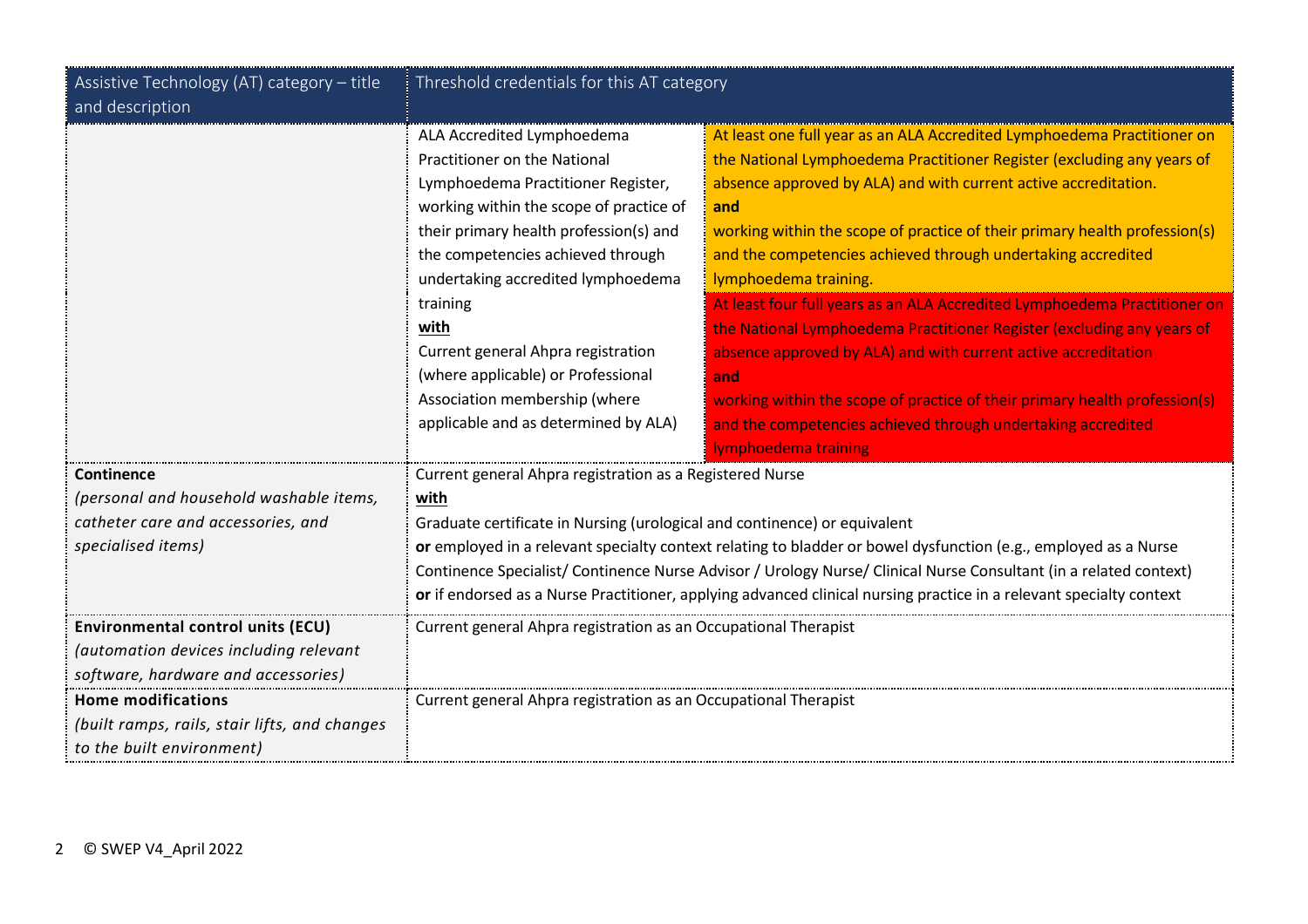| Assistive Technology (AT) category - title<br>and description                                                  | Threshold credentials for this AT category                                                                                                                                                                             |                                                                                                                                                  |
|----------------------------------------------------------------------------------------------------------------|------------------------------------------------------------------------------------------------------------------------------------------------------------------------------------------------------------------------|--------------------------------------------------------------------------------------------------------------------------------------------------|
| <b>Laryngectomy Consumables</b><br>(heat moisture exchange systems,<br>laryngectomy tubes, cleaning equipment) | Speech Pathologist eligible for membership of Speech Pathology Australia                                                                                                                                               |                                                                                                                                                  |
| <b>Orthotics</b><br>(orthoses, footwear, helmets)                                                              | Current general Ahpra registration as an Occupational Therapist<br>or Physiotherapist<br>or Podiatrist<br>or Orthotist/Prosthetist with full membership of the Australian Orthotics and Prosthetics Association (AOPA) |                                                                                                                                                  |
| <b>Orthotics sub-category:</b>                                                                                 |                                                                                                                                                                                                                        | Current certification as a Pedorthist (CPedAu) or Pedorthist Custom Maker (CPedCM Au) with Australian Pedorthists                                |
| <b>Pedorthics</b>                                                                                              | <b>Registration Board (APRB)</b>                                                                                                                                                                                       |                                                                                                                                                  |
| (foot and ankle orthoses, footwear and                                                                         |                                                                                                                                                                                                                        | Current certification as a Pedorthist Custom Maker (CPedCM Au) with Australian Pedorthists Registration Board                                    |
| shoe modifications)<br>*Certified Retail Pedorthist are in eligible to                                         | (APRB)                                                                                                                                                                                                                 |                                                                                                                                                  |
| register and credential with SWEP                                                                              | (APRB)                                                                                                                                                                                                                 | Current certification as a Pedorthist Custom Maker (CPedCM Au) with Australian Pedorthists Registration Board                                    |
| Oxygen (child)                                                                                                 | Specialist general paediatrician                                                                                                                                                                                       | Additional eligibility requirements for meeting amber and red                                                                                    |
| (domiciliary, supplemental, long term                                                                          | or                                                                                                                                                                                                                     | credentialing in this AT category                                                                                                                |
| oxygen therapy kits)                                                                                           | Specialist paediatric respiratory and                                                                                                                                                                                  | Threshold credentials as stated in this table                                                                                                    |
|                                                                                                                | sleep medicine physician                                                                                                                                                                                               | NB: A Green AT Practitioner can complete an application for any oxygen                                                                           |
|                                                                                                                | or                                                                                                                                                                                                                     | items however the application must be authorised by an Amber or Red AT                                                                           |
|                                                                                                                | Specialist neonatologist<br>or                                                                                                                                                                                         | Practitioner                                                                                                                                     |
|                                                                                                                | Specialist paediatric palliative medicine                                                                                                                                                                              | Specialist paediatric respiratory and sleep medicine physician or<br>Specialist neonatologist, working in a health service with a Level $41$ (or |
|                                                                                                                | physician                                                                                                                                                                                                              | higher) nursery,                                                                                                                                 |
|                                                                                                                | or                                                                                                                                                                                                                     | with at least 2 years of experience (after registration to practise as a                                                                         |
|                                                                                                                | Specialist paediatric medical oncologist                                                                                                                                                                               | specialist in this specialty with Ahpra), prescribing domiciliary                                                                                |
|                                                                                                                | or                                                                                                                                                                                                                     | supplemental long term oxygen therapy prescribing oxygen.                                                                                        |

 1 Department of Health and Human Services. (2015). *Defining levels of care for Victorian newborn services*. Victorian Government.

<sup>3 ©</sup> SWEP V4\_April 2022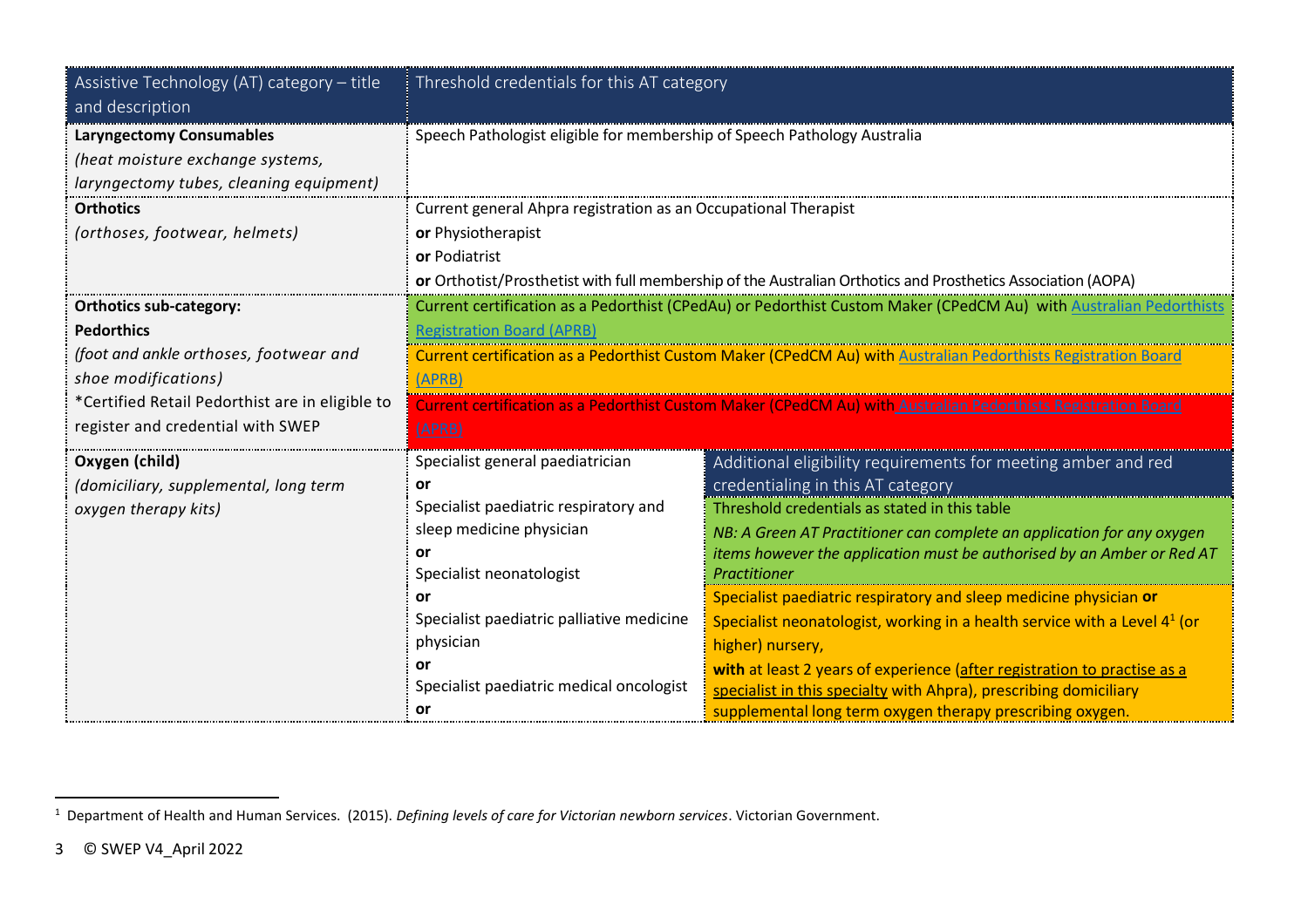| Assistive Technology (AT) category - title<br>and description                                                                                                    | Threshold credentials for this AT category                                                                                                                                                                                          |                                                                                                                                                                                                                                                                                                                                                                                                                                                                                                                                                                                                                                                                                                                                                                                           |
|------------------------------------------------------------------------------------------------------------------------------------------------------------------|-------------------------------------------------------------------------------------------------------------------------------------------------------------------------------------------------------------------------------------|-------------------------------------------------------------------------------------------------------------------------------------------------------------------------------------------------------------------------------------------------------------------------------------------------------------------------------------------------------------------------------------------------------------------------------------------------------------------------------------------------------------------------------------------------------------------------------------------------------------------------------------------------------------------------------------------------------------------------------------------------------------------------------------------|
| Oxygen (adult)                                                                                                                                                   | Specialist paediatric cardiologist<br>(All titling as determined by Ahpra)<br>Specialist respiratory and sleep<br>medicine physician                                                                                                | Specialist paediatric respiratory and sleep medicine physician,<br>with at least 5 years of experience (after registration to practise as a<br>specialist in this specialty with Ahpra), prescribing domiciliary<br>supplemental long term oxygen therapy<br>and working in a health service with a Level $41$ (or higher) nursery.<br>Threshold credentials as stated in this table<br>NB: A Green AT Practitioner can complete an application for any oxygen                                                                                                                                                                                                                                                                                                                            |
| (domiciliary, supplemental, long term oxygen<br>therapy kits)                                                                                                    | or<br>Specialist palliative medicine physician<br>or<br>Specialist medical oncologist<br>or<br>Specialist cardiologist<br>or<br>Specialist general physician (with<br>respiratory interest)<br>(All titling as determined by Ahpra) | items however the application must be authorised by an Amber or Red AT<br>Practitioner<br>Specialist Respiratory and Sleep Medicine Physician with at least 2 years<br>of experience (after registration to practise as a specialist in this specialty<br>with Ahpra), prescribing domiciliary supplemental long term oxygen<br>therapy.<br>or<br>Specialist General Physician with respiratory Interest and at least 5 years<br>of experience (after registration to practise as a specialist in this specialty<br>with Ahpra), prescribing domiciliary supplemental long term oxygen<br>therapy.<br><b>Specialist Respiratory and Sleep Medicine Physician with</b><br>at least 5 years of experience (after registration to practise as a specialist<br>in this specialty with Ahpra). |
| <b>Seating</b><br>(high/low back or tilt chairs, specialised<br>seating and accessories, stools, chair raisers,<br>sit to stand recliners, paediatric car seats) | Current general Ahpra registration as an Occupational Therapist<br>or Physiotherapist<br>Current general Ahpra registration as an Occupational Therapist<br>or Physiotherapist                                                      |                                                                                                                                                                                                                                                                                                                                                                                                                                                                                                                                                                                                                                                                                                                                                                                           |
| <b>Transfers</b><br>(hoists, slings, transfer aids, portable ramps,<br>kitchen trolley)                                                                          |                                                                                                                                                                                                                                     |                                                                                                                                                                                                                                                                                                                                                                                                                                                                                                                                                                                                                                                                                                                                                                                           |